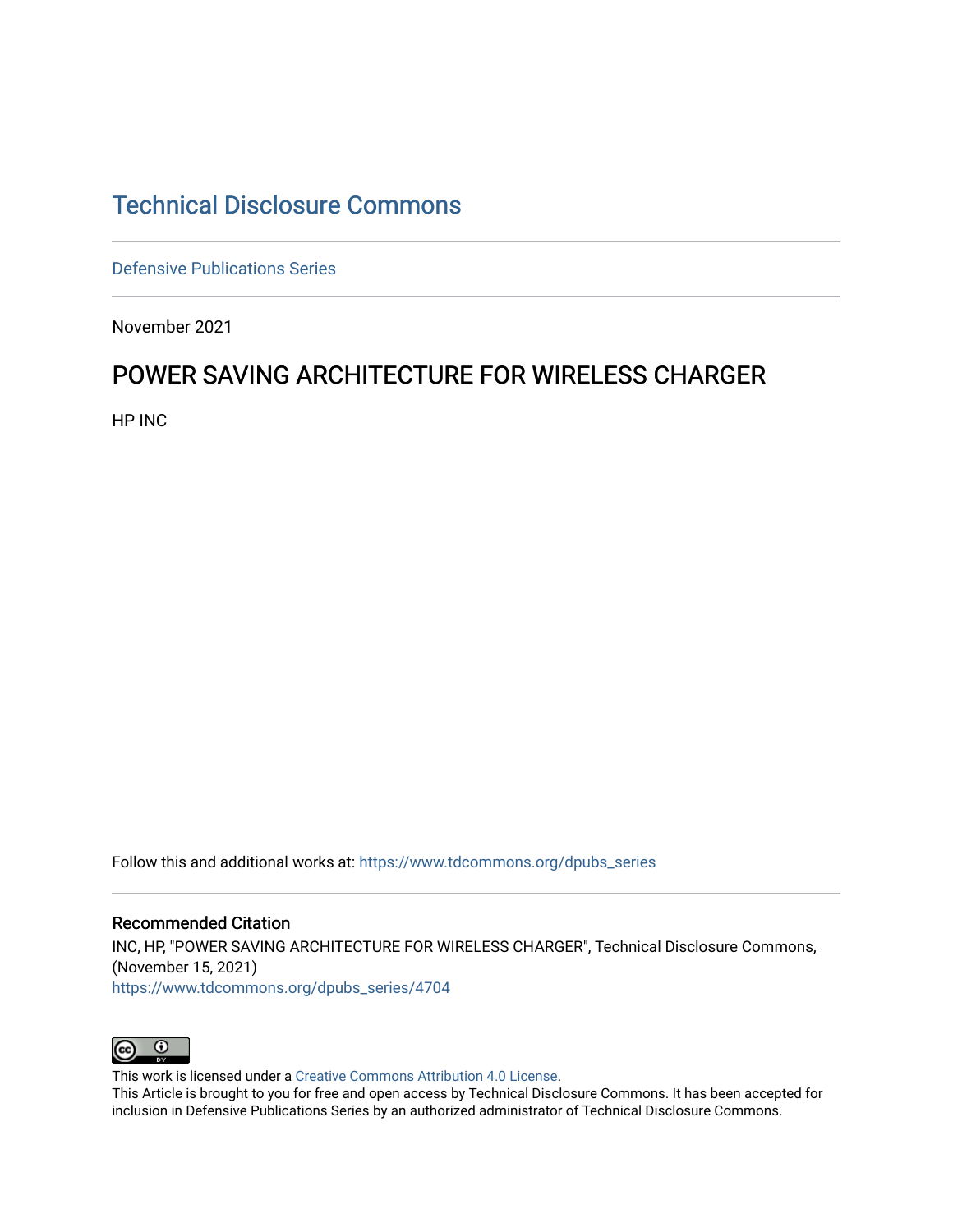# *Power Saving Architecture for Wireless Charger*

#### ABSTRACT

Wireless Charging become popular overtime to the mobile products, All in One (AIO) PC usually embedded Wireless Charger inside the stand and Wireless Charger is required to standby at S4/S5 PC OFF Mode.

Standby power consumption of Wireless Charger is high (around 150mW) which cause PC not able to meet ERP‐LOT3 S5 regulatory requirement. (S5 Power < 1W)

Exist strategy on AIO PC is simply disable Wireless Charger at S4/S5 which negatively impact user experience, the invention is to propose a new power architecture helping AIO PC enable wireless charger at S4/S5 without risk failing ERP‐LOT3 S5 regulatory.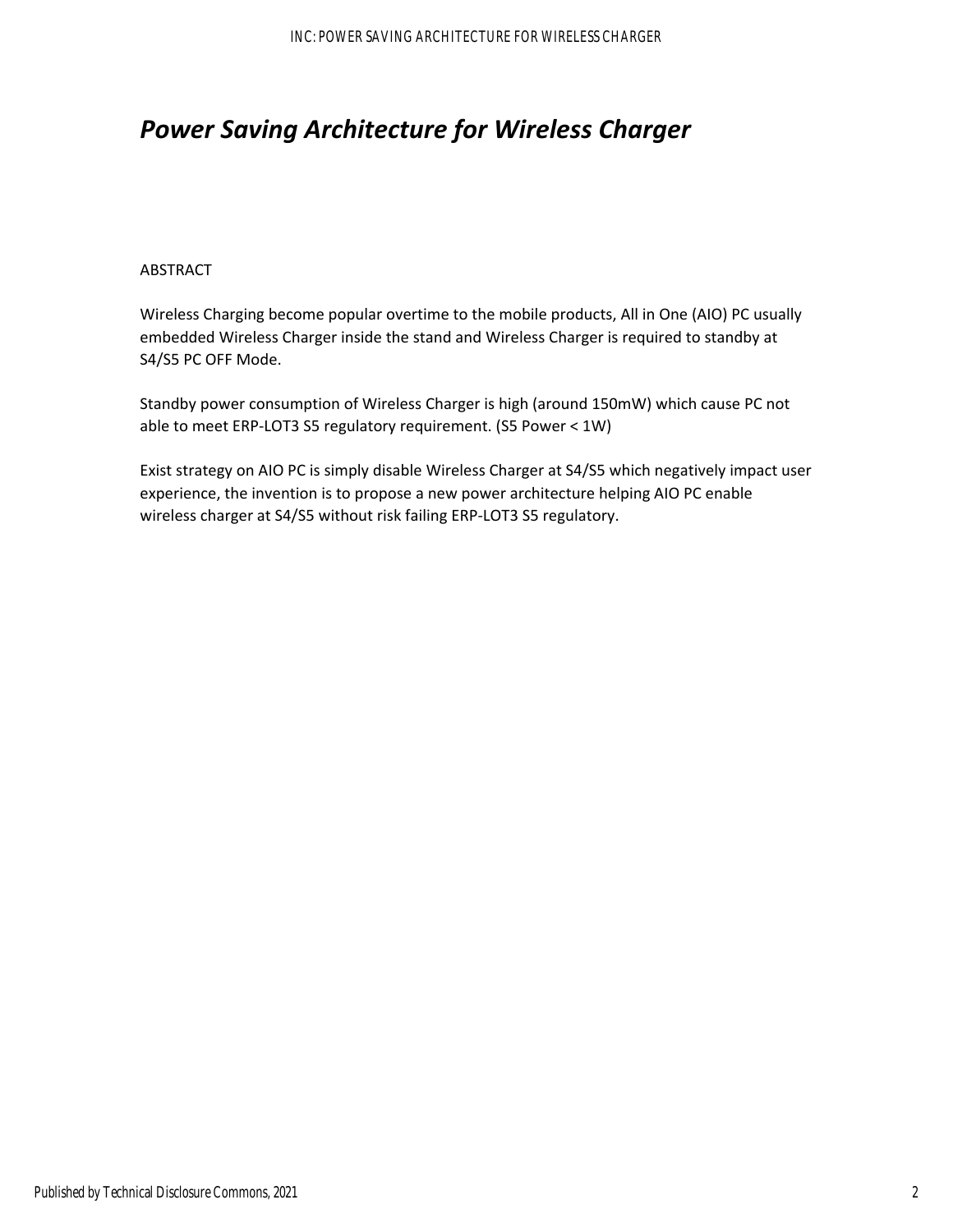### DESCRIPTION OF THE DRAWINGS

Fig. 1 illustrates a typical block diagram for the invention.



Table. 1 illustrates the wireless charger control mode.

| VID | <b>Buck Regulator Output</b> | MODE                |
|-----|------------------------------|---------------------|
|     | いつ                           | <b>CHARGE MODE</b>  |
|     | \/1                          | <b>STANDBY MODE</b> |

The Ideal Concept of Power Saving Architecture requires

- o A Buck Regulator support dynamic Output Voltage Changes
- o Wireless Charger GPIO control Buck Regulator VID depends on Standby Mode or Charging Mode.

#### **STANDBY MODE (V1)**

At Standby Mode, VID = L, Buck Regulator output V1, Wireless Charger takes V1 to detect if any phone attached, V1 typically will be low voltage. (3.3V, 5V..etc).

Optimal V1 value can be determined by Buck Regulator and Wireless Charger overall power loss.

#### **CHARGE MODE (V2)**

At Charging Mode, VID = H, Buck Regulator output V2, Wireless Charger takes V2 to charge phone attached, V2 typically will be high voltage. (10V, 12V..etc).

Optimal V2 value can be determined by Buck Regulator and Wireless Charger overall power loss.